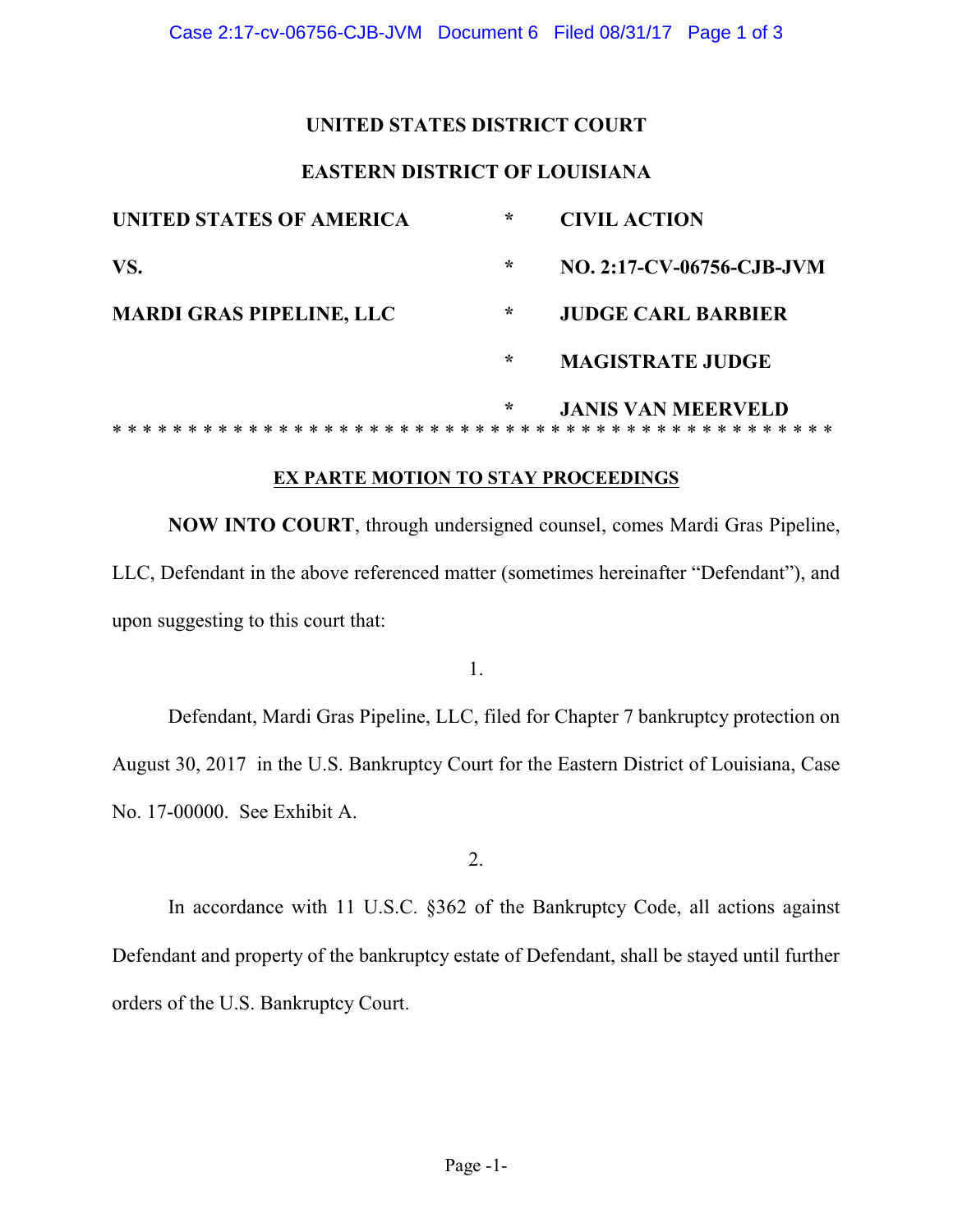WHEREFORE, Defendant prays that the Ex Parte Motion to Stay proceedings be deemed good and sufficient; that the Motion to Stay Proceedings be granted; and for all other relief as is just in the premises.

Respectfully submitted,

 */s/ Phillip K. Wallace* PHILLIP K. WALLACE (#13198) 4040 Florida Street, Suite 203 Mandeville, Louisiana 70448 Telephone: (985) 624-2824 Facsimile: (985) 624-2823 Email: Philkwall@aol.com **Attorney for Defendant, Mardi Gras Pipeline, LLC**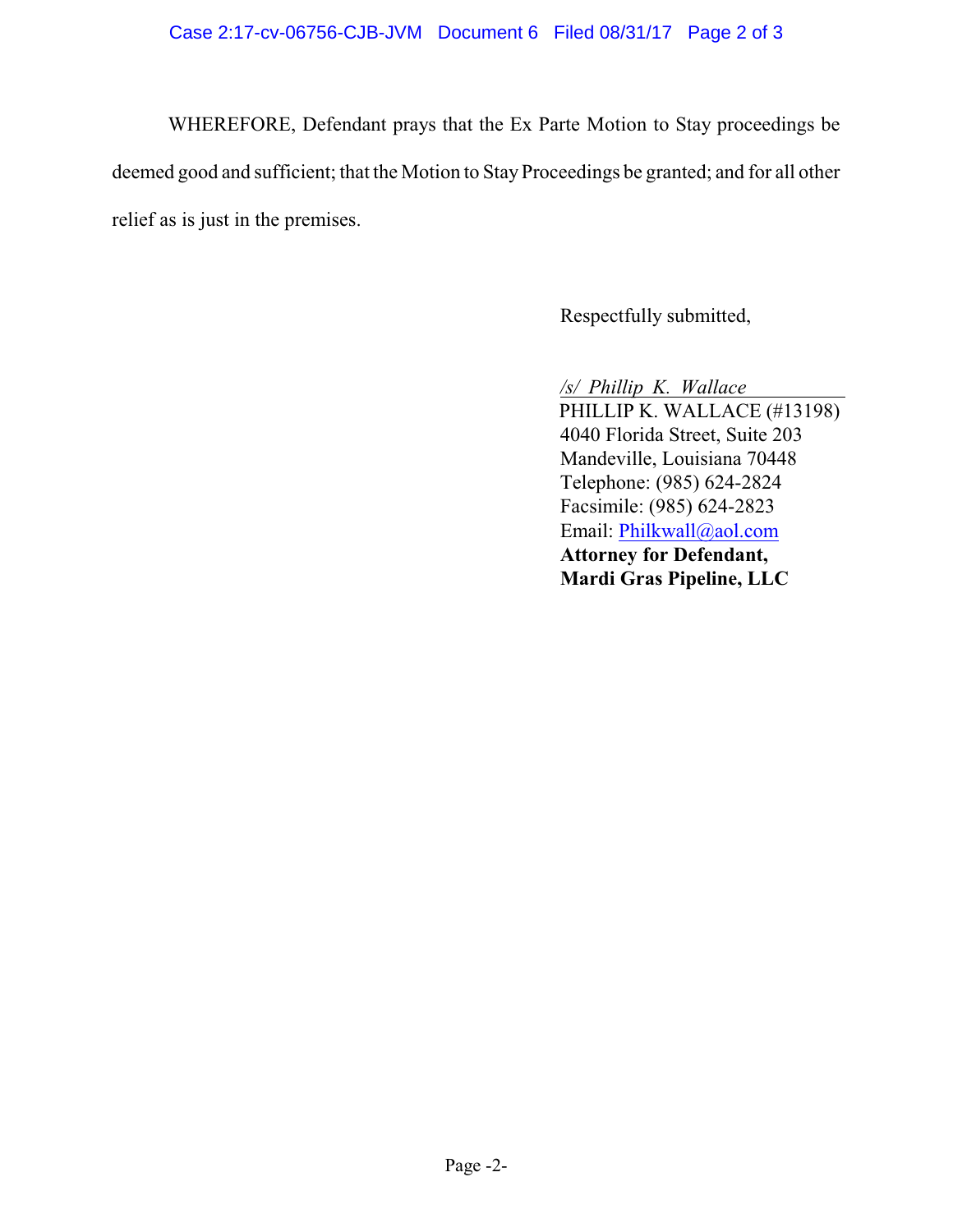# **CERTIFICATE OF SERVICE**

**I HEREBY CERTIFY** that a copy of the above and foregoing Ex Parte Motion to Stay

Proceedings has been served upon the following via electronic means, facsimile and/or by

placing same in the United States mail, postage prepaid and properly addressed, this day of

August 31, 2017.

Peter M. Mansfield, Esq. Assistant United States Attorney Attorney for United States of America 650 Poydras Street, Suite 1600 New Orleans, LA 70130

> */s/ Phillip K. Wallace*  PHILLIP K. WALLACE (#13198) 2027 Jefferson Street Mandeville, Louisiana 70448 Telephone: (985) 624-2824 Facsimile: (985) 624-2823 Email: Philkwall@aol.com **Attorney for Defendant, Mardi Gras Pipeline, LLC**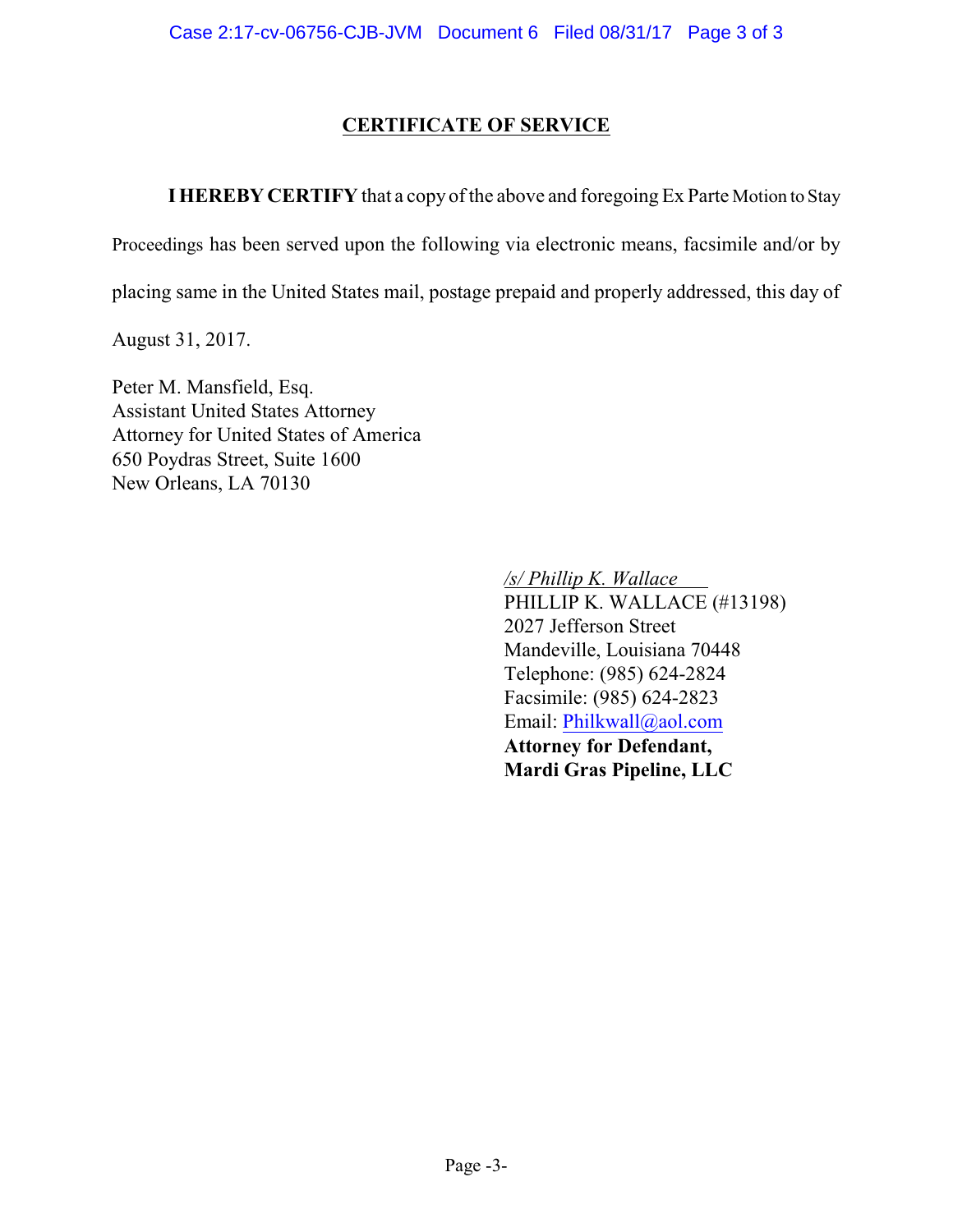United States Bankruptcy Court Eastern District of Louisiana

### **Notice of Bankruptcy Case Filing**

A bankruptcy case concerning the debtor(s) listed below was filed under Chapter 7 of the United States Bankruptcy Code, entered on 08/30/2017 at 09:54 AM and filed on 08/30/2017.

#### Mardi Gras Pipeline, LLC

131 E. 23rd Ave Covington, LA 70433 Tax ID / EIN: 01-0834512



The case was filed by the debtor's attorney:

Phillip K. Wallace 4040 Florida Street Suite 203 Mandeville, LA 70448 (985) 624-2824

The case was assigned case number 17-12302.

In most instances, the filing of the bankruptcy case automatically stays certain collection and other actions against the debtor and the debtor's property. Under certain circumstances, the stay may be limited to 30 days or not exist at all, although the debtor can request the court to extend or impose a stay. If you attempt to collect a debt or take other action in violation of the Bankruptcy Code, you may be penalized. Consult a lawyer to determine your rights in this case.

If you would like to view the bankruptcy petition and other documents filed by the debtor, they are available at our *Internet* home page https://ecf.laeb.uscourts.gov/cgi-bin/login.pl or at the Clerk's Office, Eastern District of Louisiana, Hale Boggs Federal Building, 500 Poydras Street, Suite B-601, New Orleans, LA 70130.

You may be a creditor of the debtor. If so, you will receive an additional notice from the court setting forth important deadlines.

> **Sheila Booth** Clerk, U.S. Bankruptcy **Court**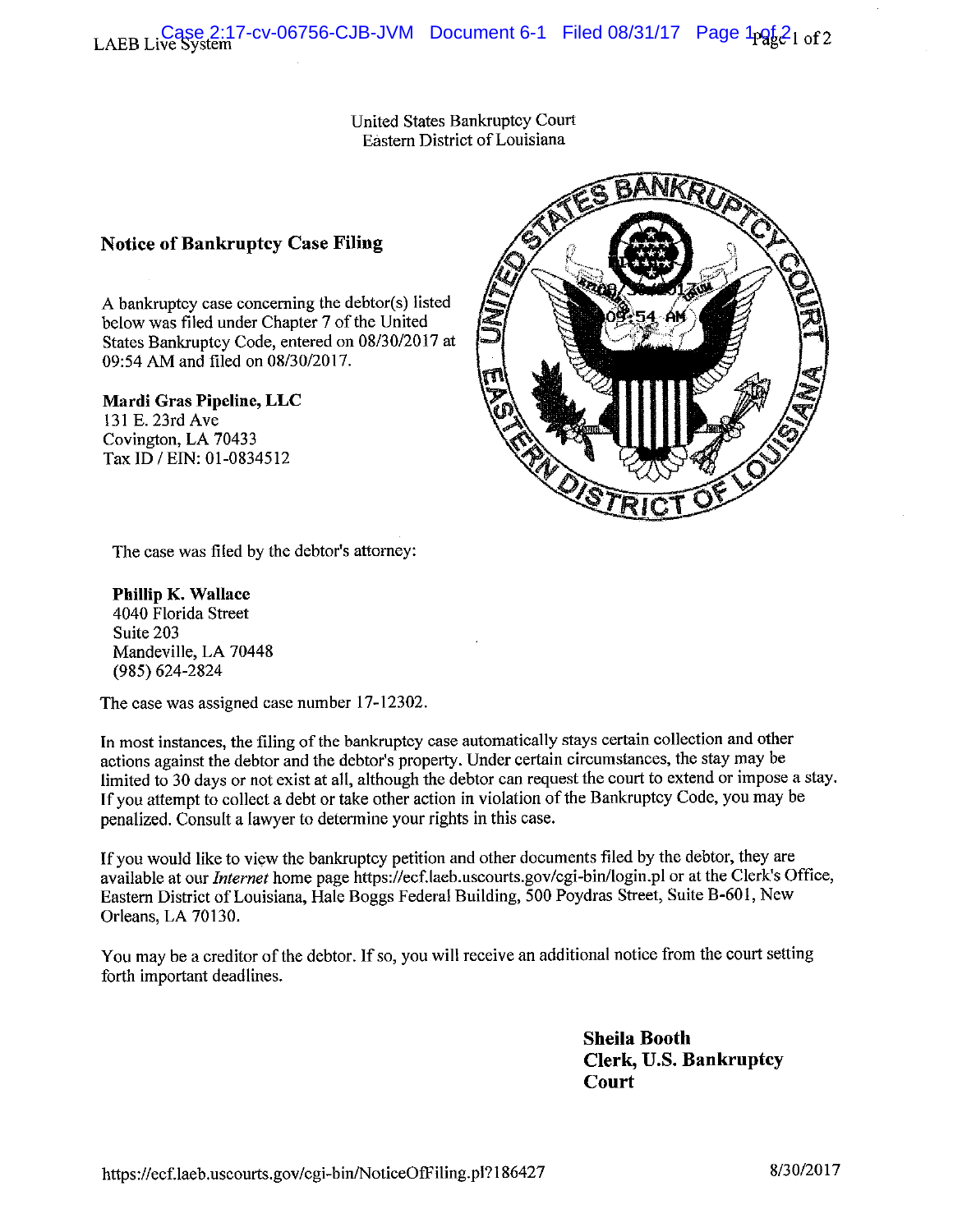$\sim$ 

| <b>PACER Service Center</b><br><b>Transaction Receipt</b> |                                         |                     |             |  |
|-----------------------------------------------------------|-----------------------------------------|---------------------|-------------|--|
|                                                           |                                         |                     |             |  |
| PACER<br>ogin:                                            | pkwallace13198.:2618378:0  Client Code: |                     |             |  |
| Description:                                              | Notice of Filing                        | Search<br>Criteria: | 7.<br>12302 |  |
| <b>Billable Pages:   1</b>                                |                                         | Cost:               | 0.10        |  |